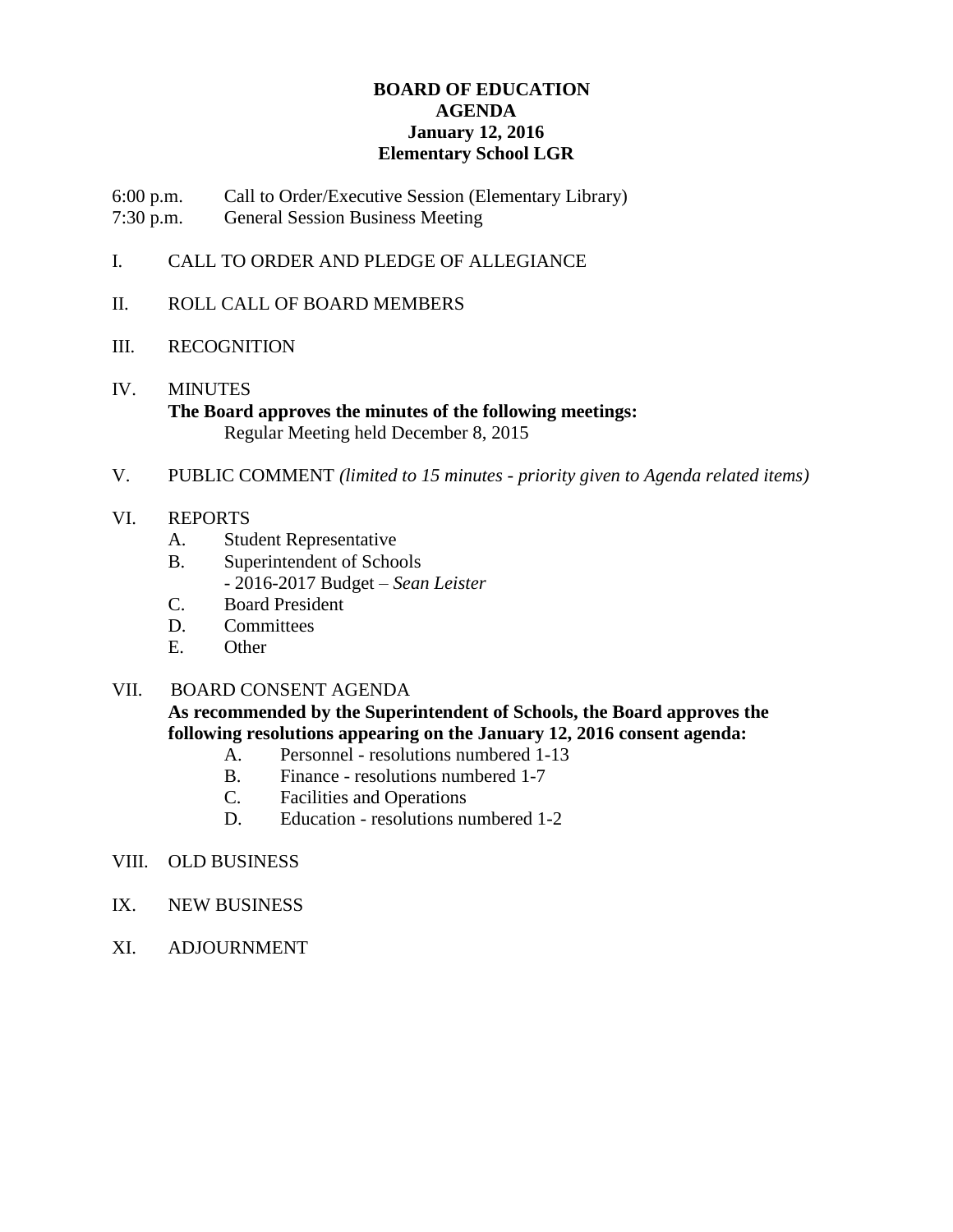# **CONSENT AGENDA January 12, 2016**

#### **A. Personnel**

1. Appointment – Coach

The Board approves the following coaching position for the 2015-2016 school year pending CPR and First Aid certification:

Volunteer (unpaid) Assistant Baseball Coach William Crowe

2. Rescission/Appointment – Lifeguard

The Board rescinds the appointment of Jeanne Goldstein as Head Lifeguard for the 2015-2016 school year community swim program; and appoints Michelle Bourguignon as Head Lifeguard for the 2015-2016 school year community swim program pending receipt of renewed Lifeguard and First Aid certification.

3. Appointment – After School Supervision Substitutes

The Board approves the appointment of the following as substitute after-school supervision for the 2015-2016 school year at the rate of \$20.00 per hour. Patricia Koehnlein Mary Jo Zimmermann

4. Appointment – Substitutes

The Board approves the following substitute appointments for the 2015-2016 school year:

| Teacher | Amanda Jacobellis | Mary Patrovic    |
|---------|-------------------|------------------|
|         | Laurie McMillen   | Jasmine Fayez    |
|         | Andrew Erland     | Jennifer Walling |

5. Extra Class Assignment

The Board approves the following extra class assignments for the 2015-2016 school year in accordance with the negotiated agreement with the Port Jefferson Teachers Association:

Paige Lohmann - .2 FTE ES/Special Education, effective January 4, 2016 (daily)

6. Rate of Pay – Head Lifeguard

The Board approves the increase in rate of pay for Head Lifeguards from \$15.00 per hour to \$20.00 per hour effective January 13, 2016.

7. Extension of Co-Curricular Appointment

The Board extends the following co-curricular appointments for Lisa Scrom (leave replacement for Katie Bernius), for the remainder of the 2015-2016 school year, in accordance with the negotiated agreement with the Port Jefferson Teachers' Association: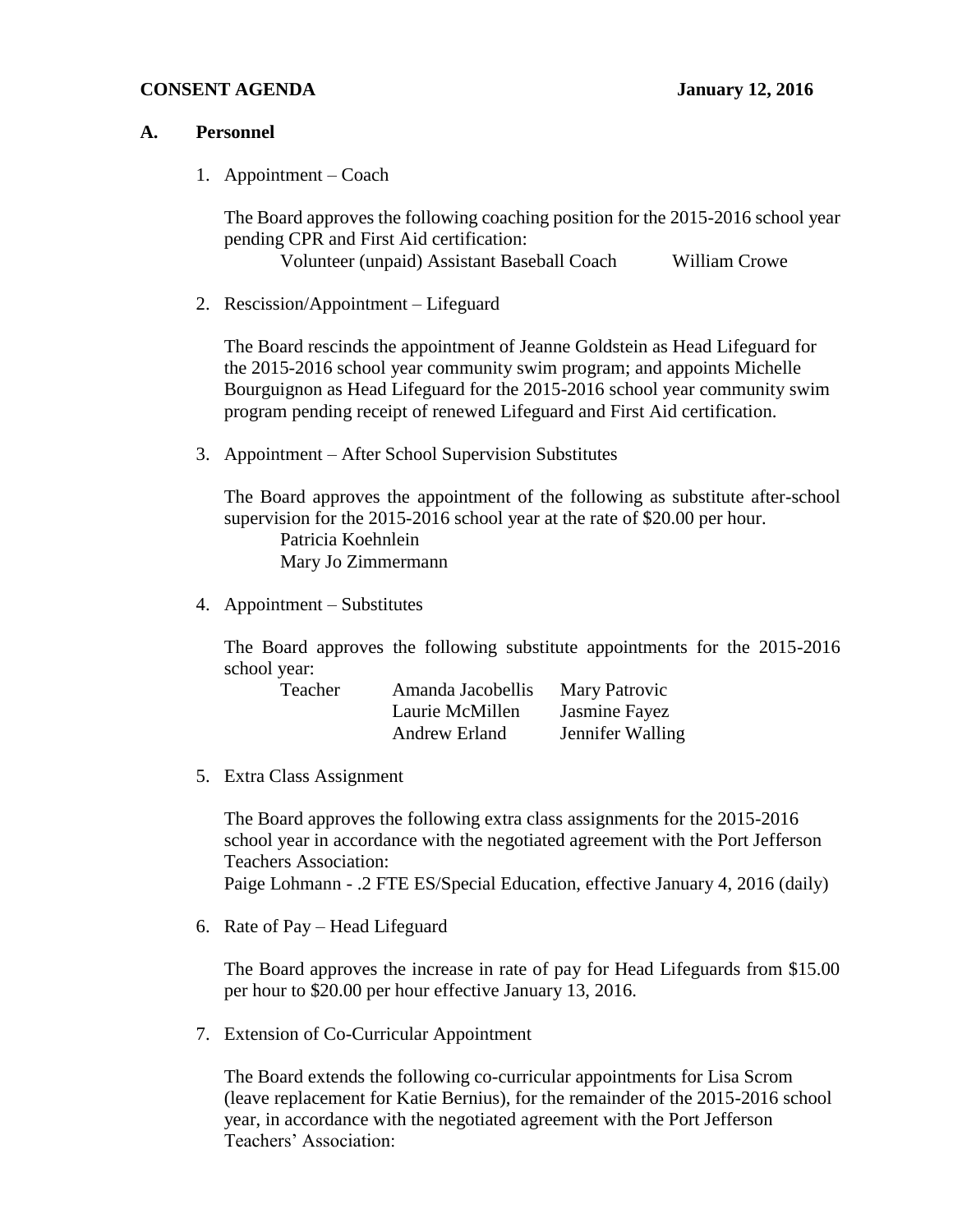Chorus Concert Grade Six Chorus Concert Grade Seven/Eight Chamber Choir – High School Concerts Vocal – High School

8. Request for Leave – Reading Teacher

The Board approves the request of Bonnie Quartarone, teacher of Reading, for an extension of her present leave of absence to on or about June 24, 2016, in accordance with the negotiated agreement with the Port Jefferson Teachers Association.

9. Extension of Leave Replacement Appointment – Reading Teacher

The Board extends the leave replacement appointment of Kristine Porretta, as a teacher of Reading, (for Bonnie Quartarone) to on or about June 24, 2016, in accordance with the negotiated agreement with the Port Jefferson Teachers Association.

10. Request for Leave Extension – Mathematics Teacher

The Board grants the request of Jamie Veraldi, teacher of Mathematics, for an extension of her present leave of absence to on or about June 30, 2016, in accordance with the negotiated agreement with the Port Jefferson Teachers Association.

11. Request for Leave Extension – Teaching Assistant

The Board grants the request of Sheila Albinson, Teaching Assistant, for an extension of her present leave of absence to on or about June 30, 2016, in accordance with the negotiated agreement with the United Paraprofessionals Association of Port Jefferson.

12. Extension of Leave Replacement Appointment – Mathematics Teacher

The Board extends the leave replacement appointment of Sheila Albinson, as a teacher of Mathematics (for Jamie Veraldi), to on or about June 30, 2016, in accordance with the negotiated agreement with the Port Jefferson Teachers' Association.

13. Extension of Leave Replacement Appointment – Teaching Assistant

The Board extends the leave replacement appointment of Stephanie Lombardo as a Teaching Assistant (for Sheila Albinson) to on or about June 30, 2016, in accordance with the negotiated agreement with the United Paraprofessionals Association of Port Jefferson.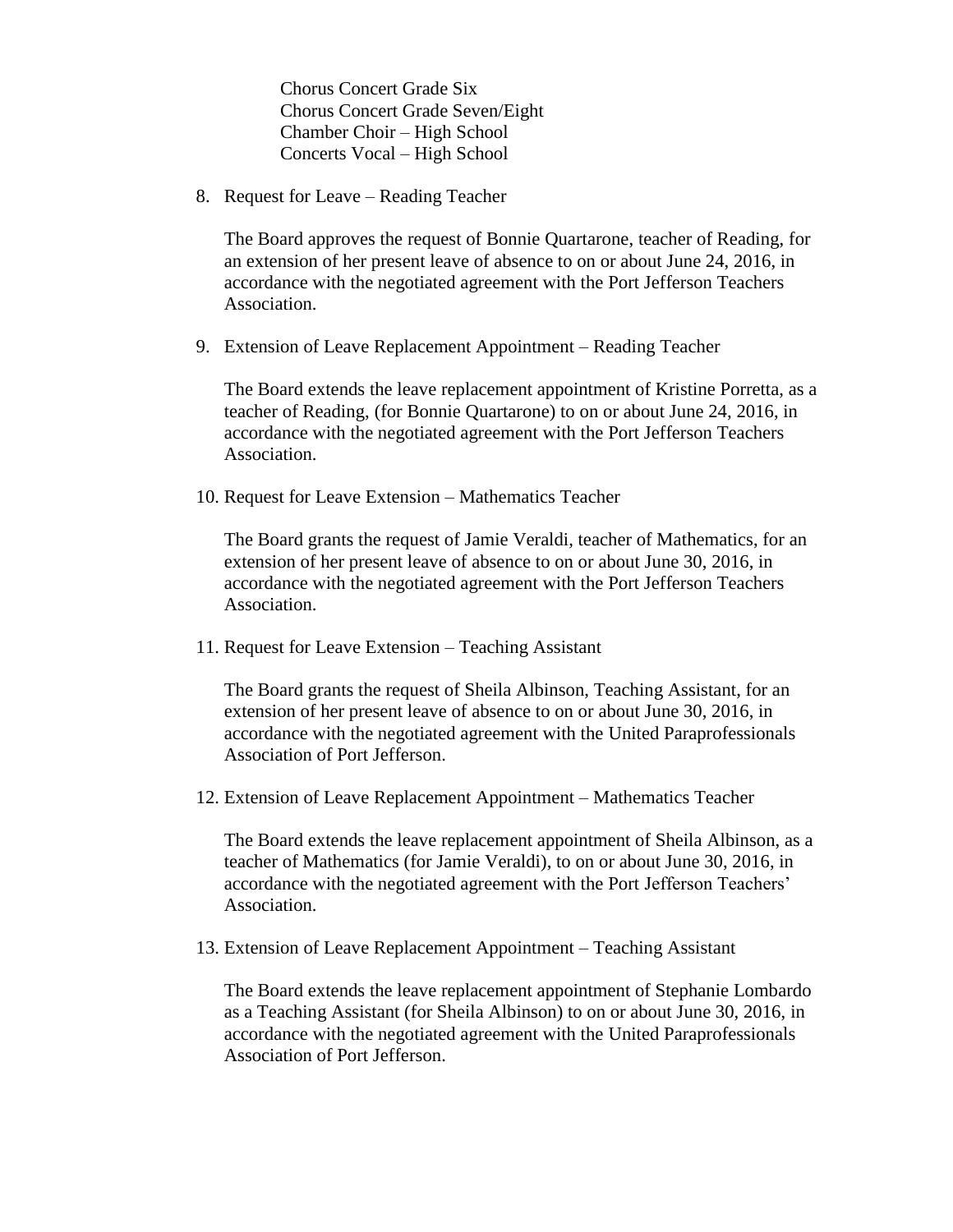# **B. Finance**

1. Financial Reports

| The Board approves the following financial reports:  |             |  |
|------------------------------------------------------|-------------|--|
| Claims Audit Report - Month of November              |             |  |
| Cash Flow Analysis - Month of November               |             |  |
| <b>New Budget Transfers</b>                          |             |  |
| November Warrants & Treasurer Reports                |             |  |
| <b>Fund Name</b>                                     | Warrant#    |  |
| General Fund                                         | $30 - 33$   |  |
| School Lunch Fund                                    | $4 - 5$     |  |
| Federal Fund                                         | 4           |  |
| Capital Fund                                         | 3           |  |
| Trust & Agency                                       | No Warrants |  |
| Payroll                                              | $10 - 11$   |  |
| Royal Fund                                           | No Warrants |  |
| Scholarship Fund No Warrants                         |             |  |
| Trial Balance - July 2015 – November 30, 2015        |             |  |
| Revenue Budget Status - July 2015-June 2016          |             |  |
| Appropriation Status Report - July 2015-June 2016    |             |  |
| <b>Budget Transfers - Month of November</b>          |             |  |
| Extra Classroom Activity Report – September 30, 2015 |             |  |

2. Capital Improvement Project

The Board awards the Toilet Reconstruction Capital Improvement Project at Earl L. Vandermeulen High School and Port Jefferson Middle school to the lowest responsible bidder, Patriot Organization, Inc.

3. Scholarship

The Board accepts the award of the Michael Lewis Fallacaro scholarship in the amount of \$300.00 to a high school senior pursuing a college or university degree in music.

4. Scholarship

The Board accepts the award of the Andrew Golub Memorial Scholarship in the amount of \$500.00 to a seventh or eighth grade music/art student pursuing musical/artistic study throughout the summer.

5. Donation

The Board gratefully accepts the donation from Port Jefferson Wrestling Booster Club in the amount of \$1,147.29 for the purpose of purchasing the Elkay EZH20 Bottle Filling Station with Single Filtered High Efficiency Cooler Model LVRCGRN8WSK.